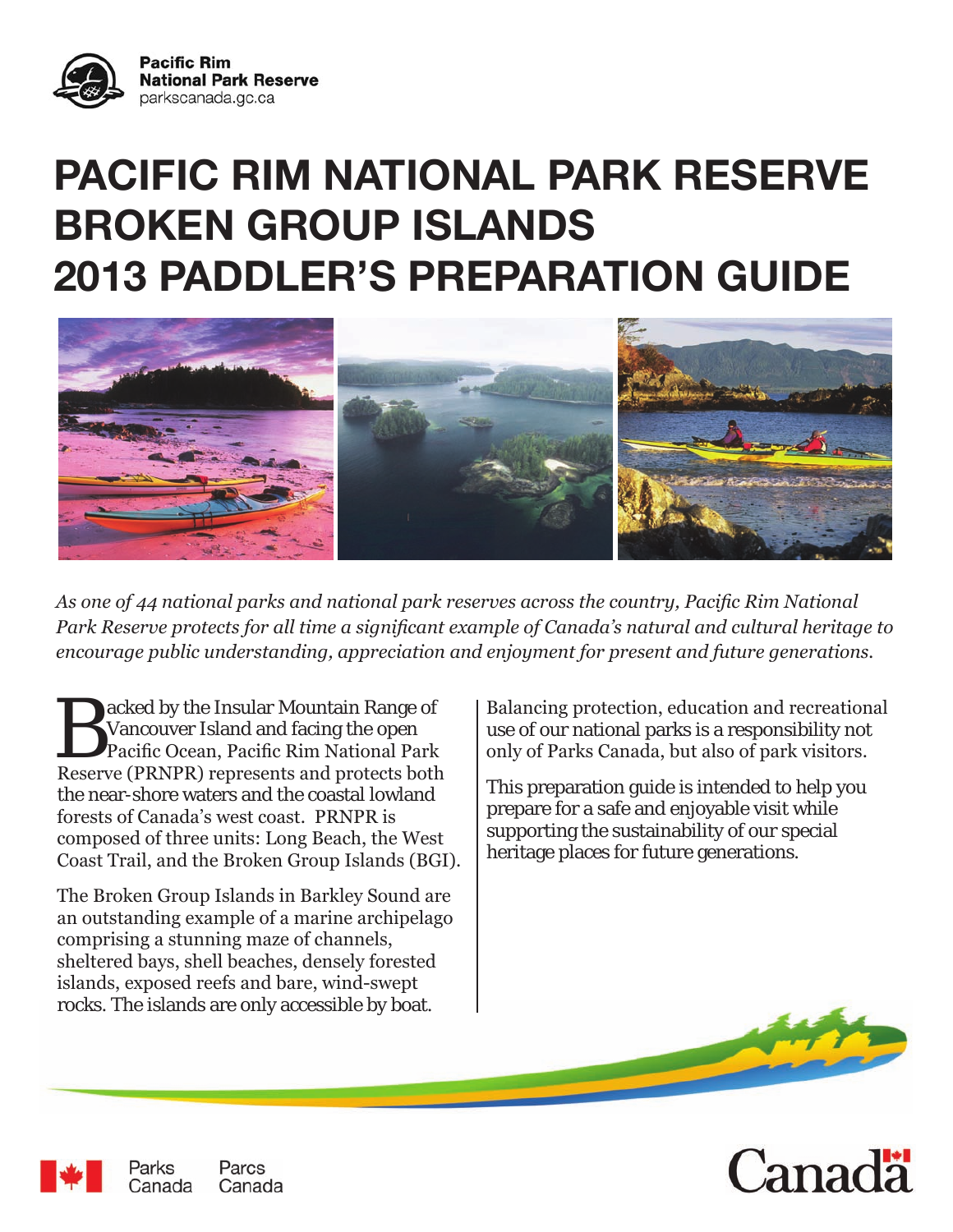### **FIRST NATIONS**

The traditional territories of the Nuu-chahnulth First Nations encompass the Broken Group Islands. The islands contain many sites of spiritual and cultural significance for the Tseshaht and Hupacasaht First Nations. Disturbing, destroying or removing natural and cultural artifacts is strictly prohibited without prior written permission or licences. This regulation is enforced: carry all licences with you.

There are First Nation reserve lands on Effingham, Nettle, and Keith Islands. Day visitors are welcome at Keith Island. Effingham and Nettle reserve lands require written permission from the appropriate First Nation prior to landing. Boaters are asked to refrain from tying up to the reserve wharf on the south-east side of Nettle Island.

# **CLIMATIC INFLUENCE**

The BGI enjoys a moderate maritime climate of cool foggy summers and mild wet winters with an average annual precipitation of 330 centimeters (130 inches). This climate encourages an abundance of life both in the water and on the land. No other temperate region on earth has a more bountiful, diverse, intertidal zone than North America's nutrient-rich Pacific coast. The mild climate also encourages the lush growth of temperate rainforest dominated by coniferous tree species such as Sitka spruce, western hemlock and western redcedar.



### **PREPARATION INFORMATION**

Is your party ready for a trip to the BGI? Long known as the " Graveyard of the Pacific", this area abounds with potential hazards. Though marine navigation techniques and tools have improved since the title was bestowed, the area's hazards remain. Trip preparation is a crucial element of any visit to the BGI. Your ability to recognize and evaluate hazards is key to determining the risk you and your group are taking. To have a safe experience, your party's knowledge, skills and equipment must meet or exceed the challenges of this environment.

#### **You and your group should be able to:**

- plot a course by chart and compass.
- pilot your vessel(s) safely in fog.
- read weather patterns and signs, obtain and interpret up-to-date marine weather forecast.
- assess water hazards that vary with tide, sea state and weather.
- interpret tide tables.
- competently handle your boat if caught in adverse conditions (some crossings may take 3 or more hours).
- perform a group rescue and self-rescue.
- camp in prolonged windy and rainy conditions.
- call for help.
- administer first aid.

## **PARKS CANADA PRESENCE**

Beachkeepers patrol the BGI throughout the summer months to maintain camping areas, provide information and interpretation services, issue permits, collect camping fees, and assist Parks Canada staff in a variety of ways.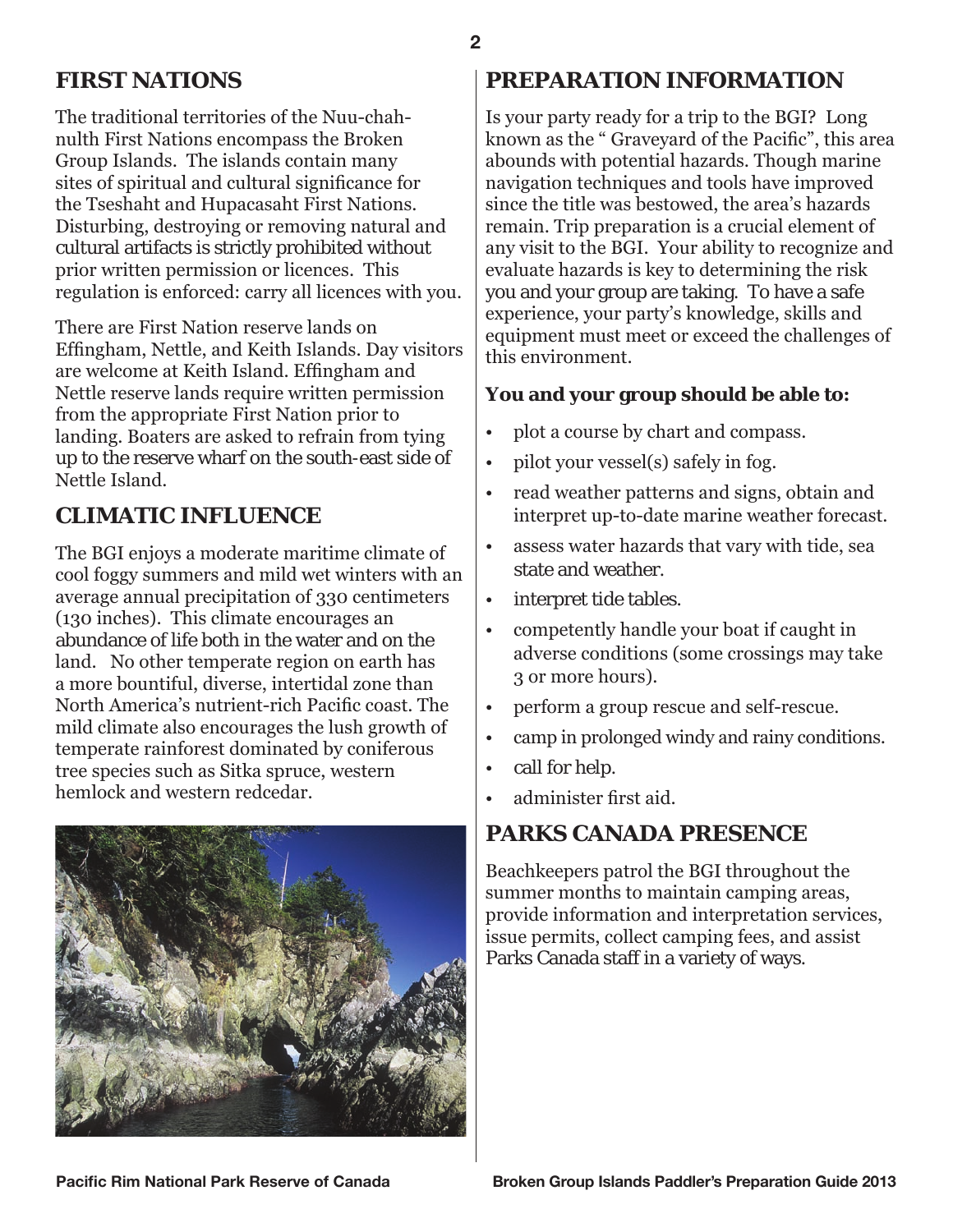# **ACCESS**

*Note: Due to weather, natural, financial, or operational concerns, the Broken Group Island Unit, or portions of it, may not be accessible to the public.*

**Road Access:** The long established Toquaht Bay Campground launching and parking area is closed until further notice.

Paddlers can park and launch kayaks from the Toquaht Nation's alternate launch site. For more information regarding fees and directions please refer to the Toquaht Marina and Campground contact information in the *Other Services* section.

**Drop off by marine transport** is one method of accessing the BGI.

Park licensed transport companies are permitted to drop clients off throughout the islands (excluding designated camping areas). Keith Island has a dock, outhouse and sheltered area to facilitate drop off and pick up.

Beachkeepers are based out of Keith Island and can issue permits and offer orientations. Call ahead to set up a time as the Beachkeepers are often out patrolling the islands. See *Other Services* for Beachkeeper and marine transport companies' contact information.

Alberni Marine Transport Ltd. carries paddlers and their boats on a scheduled basis to the protected waters just north of the BGI. See *Other Services* for their contact details.

**Paddling** from Bamfield or Ucluelet is *not recommended* due to the exposed passages of Imperial Eagle and Loudon Channels.

**Kayak rentals** are available from operators based in the nearby communities.

**Commercial companies** must have a national park business licence if operating in the Broken Group Islands. Carefully select a company that meets the needs of your group. Visit out website or contact Parks Canada for a list of commercial operators that hold Parks Canada business licences.

# **CAMPING**

### **Camping in the High Season**

Peak visitation occurs in the BGI from mid-July through August. Campers arriving in this period can expect to share camping areas with many other visitors. To avoid peak season crowds, try camping between May 1st and early July, or in September.

### **Camping Regulations**

- Camping in this unit of the national park must be within designated camping areas on Hand, Turret, Gibraltar, Willis, Dodd, Clarke, and Gilbert Islands. Check your chart for their exact locations. Camp in designated areas only.
- Maximum stay in the BGI is 14 days.
- Maximum stay at any one camping area is 4 nights.
- Maximum group size is 12. Groups larger than 12 people must split into smaller groups and occupy designated campsites on different islands. This applies to private, commercial, and non-profit groups.
- Dogs are prohibited. Pets disturb wildlife, interfere with other visitors' enjoyment of the area and can introduce disease to island wildlife.
- Regulations are enforced.

### **Camping Permits and Fees**

- Anyone camping in the BGI must have a camping permit.
- Camping fees are \$9.80 per person per night from May to September.
- Children 16 & under do not pay a camping fee.
- Camping permits can be obtained from Beachkeepers, see *Other Services* for contact information.
- VISA, MasterCard and cash are accepted.
- Contact Parks Canada for up-to-date fee schedules prior to your departure. **Fees may change at any time.**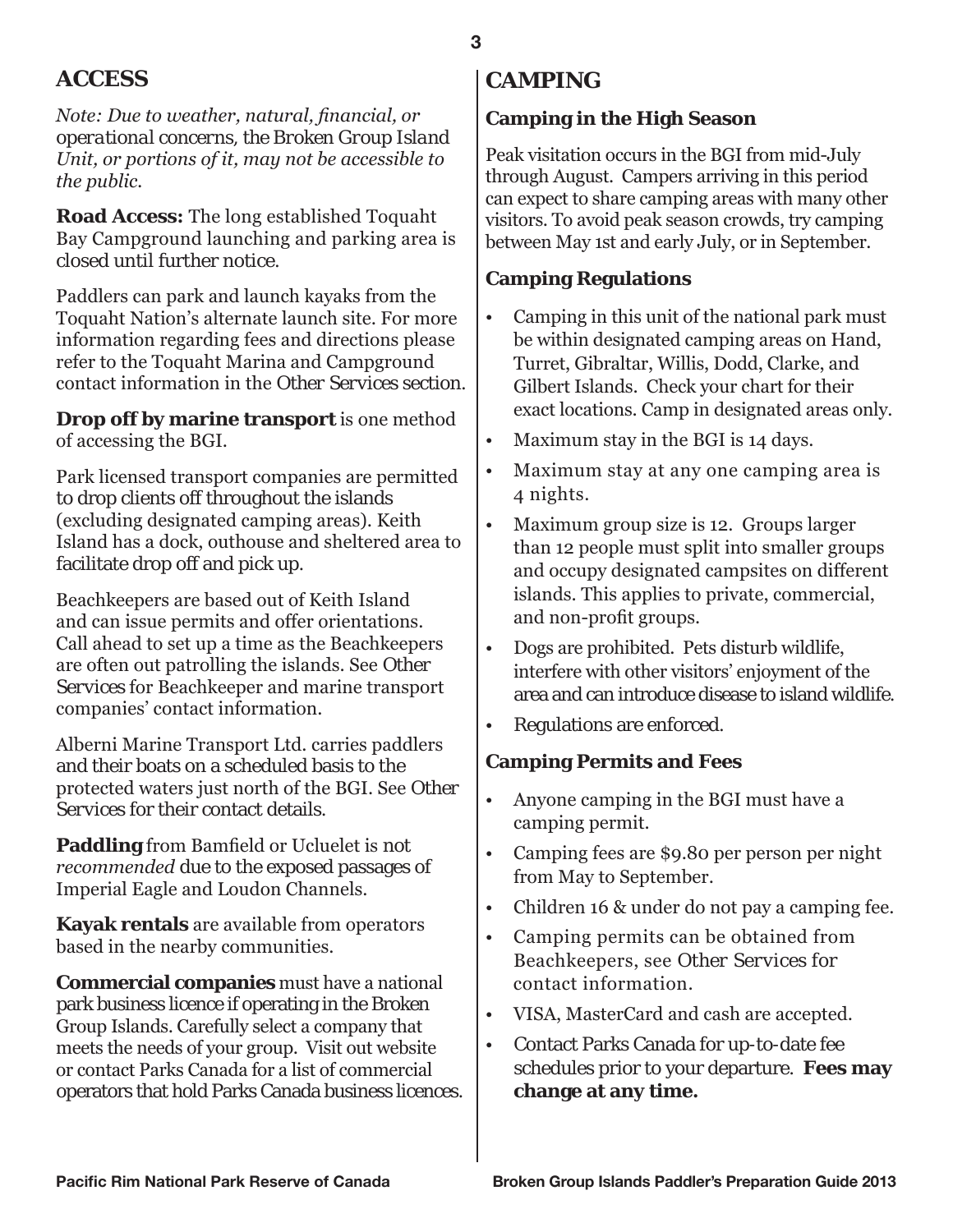#### **Consider the Needs of other Campers**

- This is a wilderness setting: refrain from using generators, stereos or air compressors.
- Leave space between you and your neighbour.
- Cook away from neighbouring tents.
- Neither private nor guided groups may reserve campsites.

#### **Your Impacts on the Environment**

Parks Canada strives to manage activities within the national park to protect the natural and cultural heritage of the area. Your appropriate, respectful behaviour (low impact camping) will not only lead to a safe and rewarding experience but will also contribute to a healthy, functioning ecosystem. Parks Canada, First Nations and visitors' collective actions will ultimately ensure that future generations can appreciate and enjoy this special place. When you leave a camping area, ensure the area is in at least as pristine a condition as when you found it.

#### **Tips:**

- Use biodegradable soap.
- Use ropes (not nails) to hang tarps etc.
- Remove all ropes. Disassemble primitive furniture and structures before departing.
- Leave all vegetation as you find it. A rare lichen, the seaside centipede lichen, has been found in the Broken Group Islands. Breaking lower branches from trees could have a devastating impact on the species.
- Store food and garbage securely, either inside kayak hatches or in rodent and crow-proof containers. You are living with wildlife in the islands.
- Pack out all garbage. There is no garbage pickup in the BGI.
- Use solar composting outhouses for bodily waste only. They are not compost piles for food scraps.
- Do not dig trenches around tents and when leaving, replace rocks that have been used to secure tent pegs.
- Use a camp stove rather than a fire for cooking.
- Keep fires to a minimum, always below high tideline, and never in the forest. Do not burn wood any thicker than your wrist and ensure the fire has burned out completely before you leave the area. Never abandon a fire: smouldering fires have ignited, burning the ancient rainforest.
- Assess the area for dangerous trees before setting up camp.

#### **Campground Hardening and Rehabilitation**

Parks Canada performs restoration work to protect exposed shell middens, bare roots and mineral soils on the campground islands. Please respect any fencing or signage you may encounter.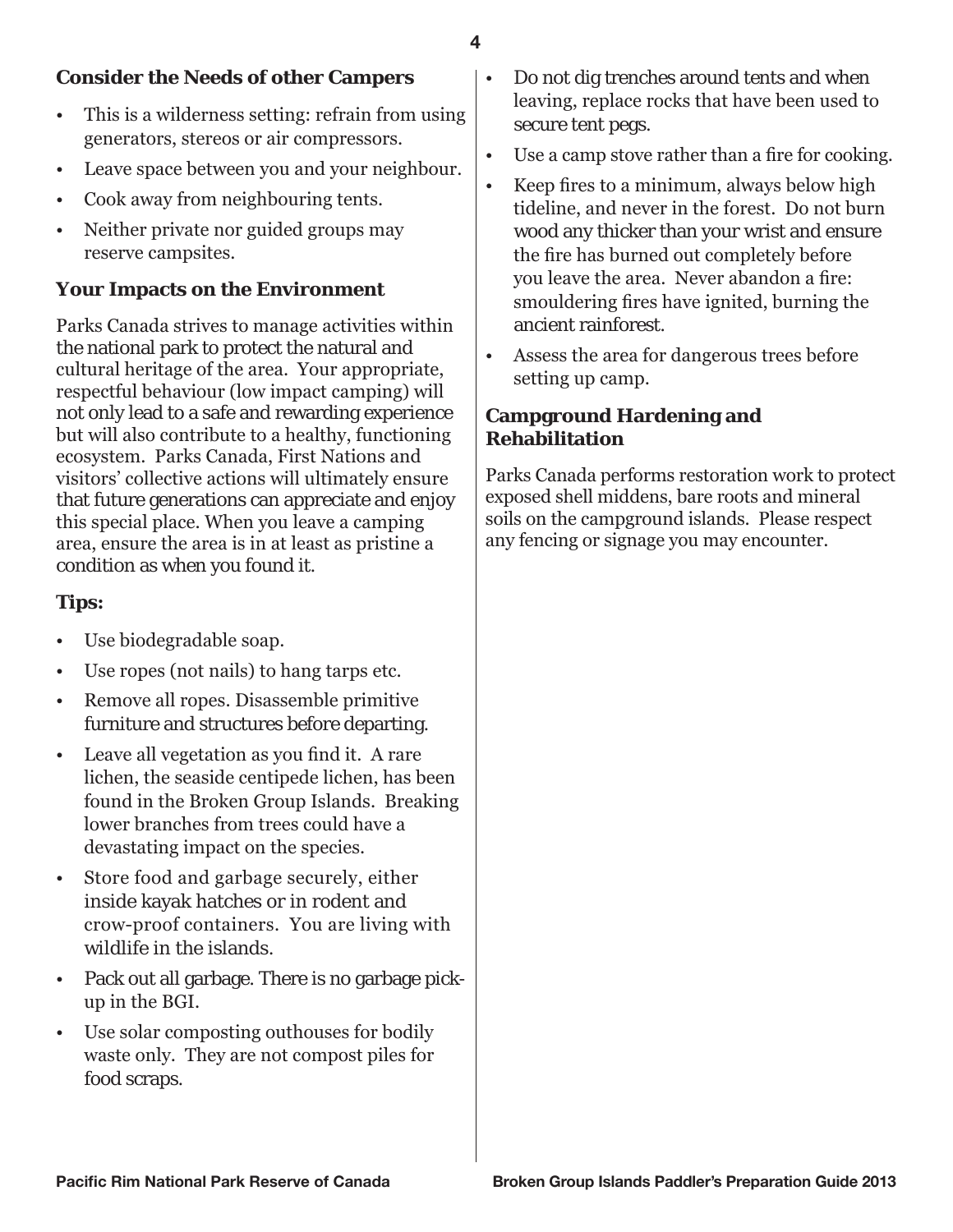## **HAZARDS AND REGULATIONS**

To help you maximise the enjoyment and safety of your trip below are some hazards and responsibilities your entire party should be aware of before setting out:

**Weather:** Strong winds can funnel through channels. Winds tend to rise in the late morning and drop in the evening. Travel through Loudon and Imperial Eagle Channel by kayak, canoe and small craft is not recommended. During fair weather, winds blow predictably from the west and northwest. Winds are from the southeast just before and during adverse weather. However, there are always exceptions to wind and weather patterns. Wind-generated waves, especially those influenced by currents, can make for extremely rough or hazardous paddling and small craft handling. Boaters should plan on moderate to severe chop in Coaster Channel during the middle of the day, particularly when it is hot and sunny. Travel through Coaster Channel when winds are light (generally early morning). Heavy wind, rain, fog, and strong tidal currents here can be extremely dangerous. Knowledge of navigation, boat handling, wilderness survival, weather patterns and signs, is essential for travel and camping in the area.

**Sea State:** Large ocean swell (long distance ocean-generated waves), steep chop (local windgenerated waves), tidal currents, cold water; all pose potential problems for boaters.

**Seascape:** A maze of islands, islets, reefs, submerged rocks, and surge channels can be difficult to navigate at any time, but are particularly dangerous in ocean swell or limited visibility.

**Marine Traffic:** Kayaks, sailboats and motorboats all use the BGI. Motorized vessels often cannot see paddlers nor are they visible on radar. Know your responsibilities. All marine traffic is subject to marine collision regulation. Contact The Boating Safety info line for details. See *Other Services* for their contact information. **Hypothermia:** Hypothermia is the lowering of the core body temperature below a safe level causing the body to lose the ability to generate heat and is a major killer of outdoor recreationists. Boaters beware; body heat is lost 25 times faster in water than in air. The maximum survival time in 10ºC water is 2-3 hours. The water temperature in Barkley Sound ranges from 7-15ºC. Know how to prevent, identify and treat hypothermia.

**Stinging plants and insects** are present on the islands.

**Group Travel:** The following represent best practices for group travel:

- Travel in a group of three or more boats to facilitate rescue and emergency response. Self-rescue may be the difference between life and death.
- Be prepared for a capsized or damaged boat; more importantly, avoid situations that may be hazardous.
- Stay within normal talking distance of one another and follow shorelines where possible.
- Know the abilities (mental and physical) of each member of your group and plan accordingly.
- Travel at the speed of the slowest group member.
- Regularly assess the condition of group members.
- Alcohol and wilderness settings do not mix.
- Personal hygiene while camping can be challenging; wash hands frequently.

**Freshwater:** Freshwater sources are unreliable in Barkley Sound; bring all the potable water your group requires. We recommend 4-6 litres per person, per day.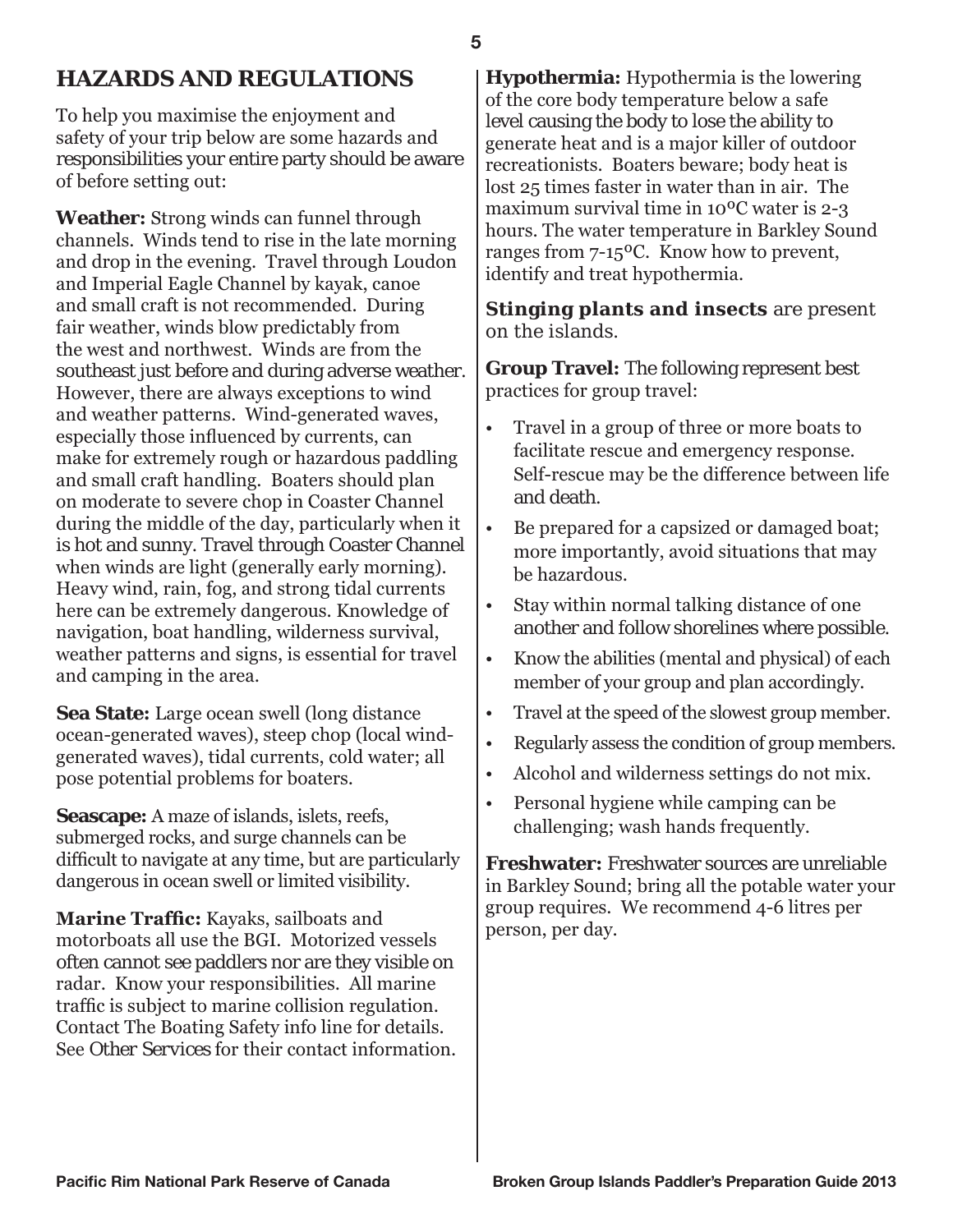### **LIVING WITH WILDLIFE**

Viewing wildlife while in the BGI is exciting. Please remember that you have responsibilities as well as opportunities when you encounter wildlife.

#### **Bare Campsite Program:** *leave no food items or other attractants, such as food packaging, toothpaste, soap, dish rags/ scrubbers and pots/pans unattended.*

Scavenging animals such as crows, deer, rodents, raccoons and even wolves are efficient and creative scavengers. *Secure food and other attractants in tightly closed containers when not in immediate use.*

**Black bears, wolves and cougars are in the BGI.** To avoid a dangerous encounter with wildlife *stay alert and watch for signs of recent activity*. Keep these points in mind:

- Keep children close to you.
- If you encounter a predator, face the animal and retreat slowly, giving them an avenue of escape.
- Do not run or play dead.
- If the animal does not leave or approaches, try to scare it away by appearing big and aggressive: shout, wave a stick/paddle or throw rocks.
- In the unlikely event of an attack fight back; target the eyes and nose.

**Sea lions, seals and whales are frequently sighted.** There are established guidelines for viewing marine wildlife, these guidelines require boaters, including kayakers, to keep a minimum distance from all marine wildlife. For federal guidelines referring to marine mammal viewing, contact the Department of Fisheries and Oceans (see contact section).

*Note: sea lions are known to carry a disease called leptospirosis that can be transferred to humans. Accordingly, never touch a marine mammal, dead or alive.*

### **HARVESTING IN PRNPR**

Are you thinking of catching or harvesting finfish, shellfish or other marine creatures? *Please note that the national park is a voluntary no-harvest zone.* The national park was established to protect the diversity of life in this area for present and future generations. With your help, Parks Canada can protect both the marine and the terrestrial environment.

Harvest limits are reduced within PRNPR. If you are harvesting you must carry the appropriate licenses (Non-Tidal Angling License and Tidal Waters Sports Fishing Licence) and follow the Department of Fisheries and Oceans (DFO) regulations and closures.

As of August 14th, 2002, DFO permanently closed a large section of the BGI to fin-fishing. Consult DFO for details of this closure.

**Naturally occurring toxins** such as Paralytic Shellfish Poisoning (PSP) - or "red tide" - have been found in the shellfish in Barkley Sound (e.g. clams, oysters and scallops). When humans consume contaminated shellfish, symptoms can vary from a mild tingling of the lips and tongue, to paralysis and death. Shellfish harvest openings and closures are based on rigorous monitoring procedures by DFO (see contact section).

**Boating near caves and cliffs** impacts nesting seabirds and is hazardous. Stay well away from these features. Regulations prohibit entry into caves.



**6**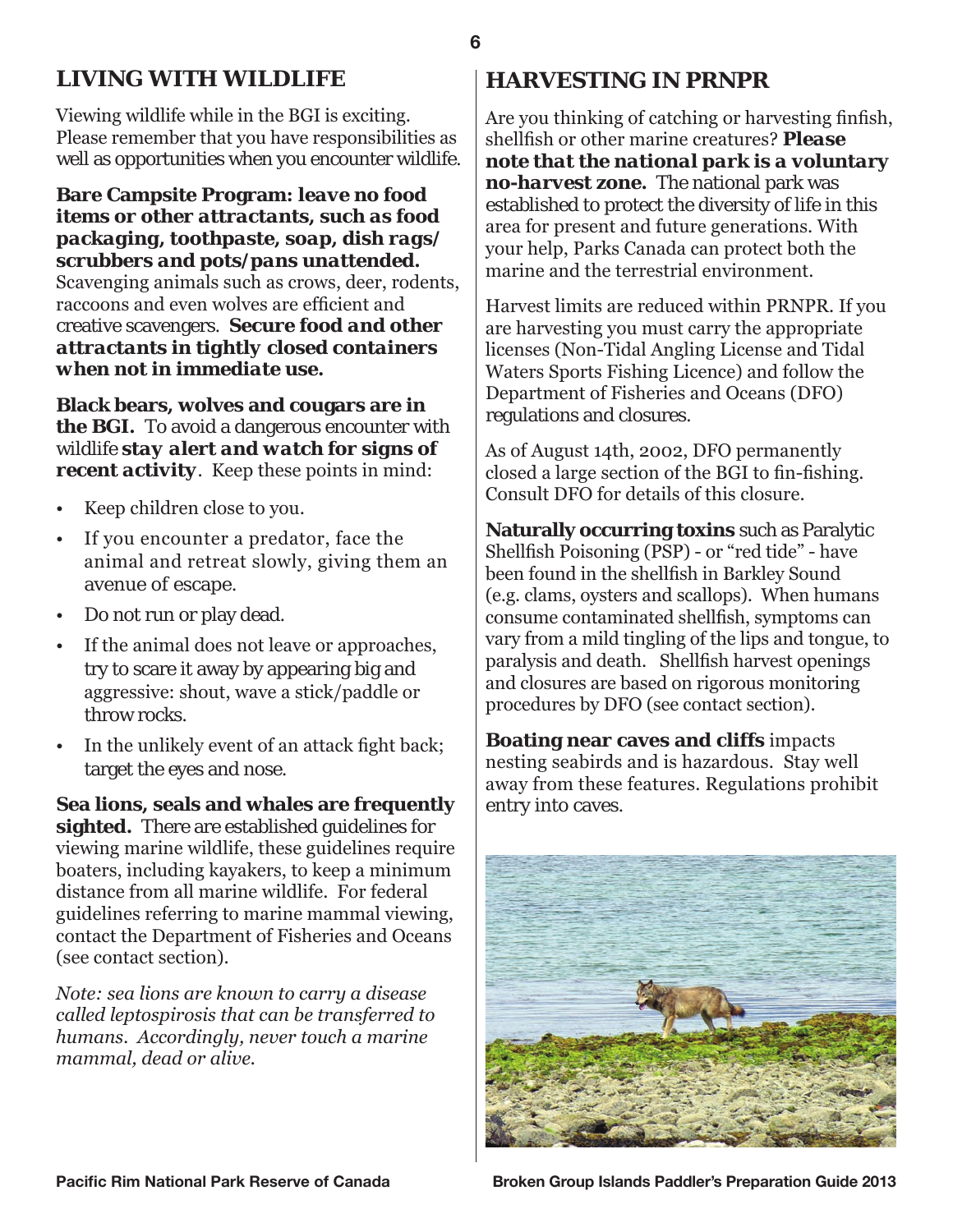

# **TRIP PLAN**

File a trip plan before you leave on your backcountry trip, with a reliable person and upon completion of your trip, inform your contact that you are out of the backcountry.

#### **A trip plan should be in writing and include:**

- The number of people in your group;
- Trip length in days;
- Arrival and departure times and dates;
- Specific route plans;
- Camping plans;
- Tent: number, make/model/colour of tent;
- If applicable, vehicle licence #, make/model/ colour and location;
- If applicable, the make and colour of each vessel.

## **EQUIPMENT**

#### **Regulated equipment:**

See Canada Coast Guard *Safe Boating Guide* or contact *Office of Boating Safety* for equipment that must be carried on board your vessel.

### **Recommended equipment:**

- Hyrdographic (nautical) charts #3670 and #3671 and a waterproof chart bag
- Canadian Tide and Current Tables (refer to Tofino tables)
- GPS with chart plotter and tide table
- Watch
- Licenced marine VHF Radio
- Compass
- Cellular phone (check with your carrier for coverage)
- First aid kit
- Survival kit (e.g. waterproof matches, knife, emergency food, flares and blanket)
- Equipment repair kit
- Personal Flotation Device (PFD) and whistle
- Self-rescue aids, paddle floats, towlines
- Paddling gloves, hat
- Wetsuit
- Potable water
- Stove, fuel and cooking kit
- Food
- Knife
- Rope, shock cords
- Tent with waterproof fly and floor
- Sleeping bag and insulation pad
- Waterproof bags
- Flashlight
- Toiletries (hand sanitizer, sun- and lip-screens)
- Sunglasses
- Airtight container for garbage
- Toilet paper
- Camera
- Spare paddle
- Air horn (for scaring wildlife away)
- Pepper spray
- Clothing; choose materials that maintain warmth when wet, dry quickly, can be layered (wool or polypropylene)
- Durable rain gear (test it beforehand)
- Warm hat and gloves
- Footwear
- **Towels**